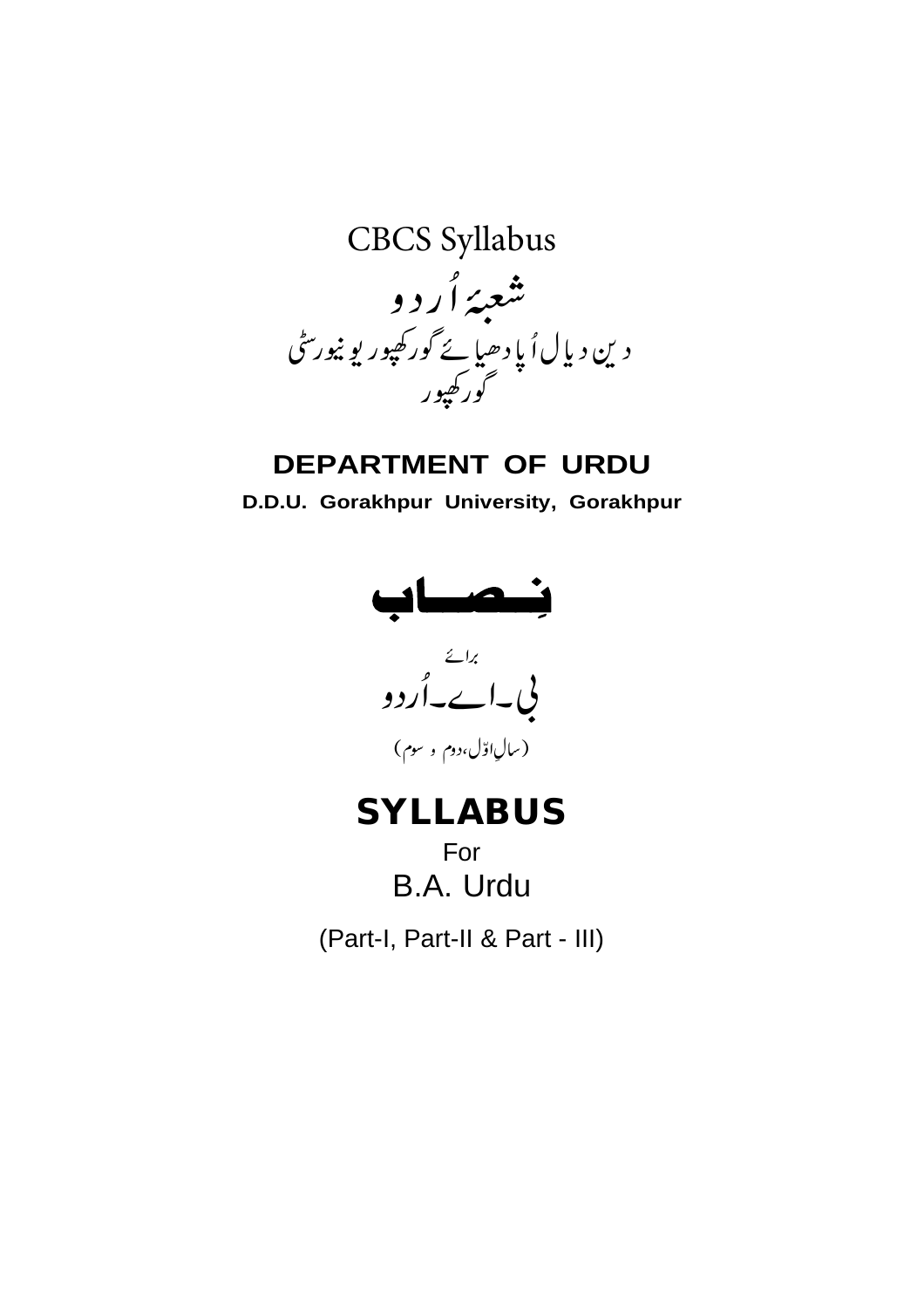

### **B.A. Part-III (Total Marks : 300)**

| ۱۰۰ نمبر | تاریخ ادباردو                  | پېلاپرچه  |
|----------|--------------------------------|-----------|
| ۱۰۰ نمبر | قصيده بمرثيهاور مثنوي          | دوسراپرچه |
| ۱۰۰ نمبر | مضمون نگاری،صحافت اورقواعد میپ | تيىراپرچە |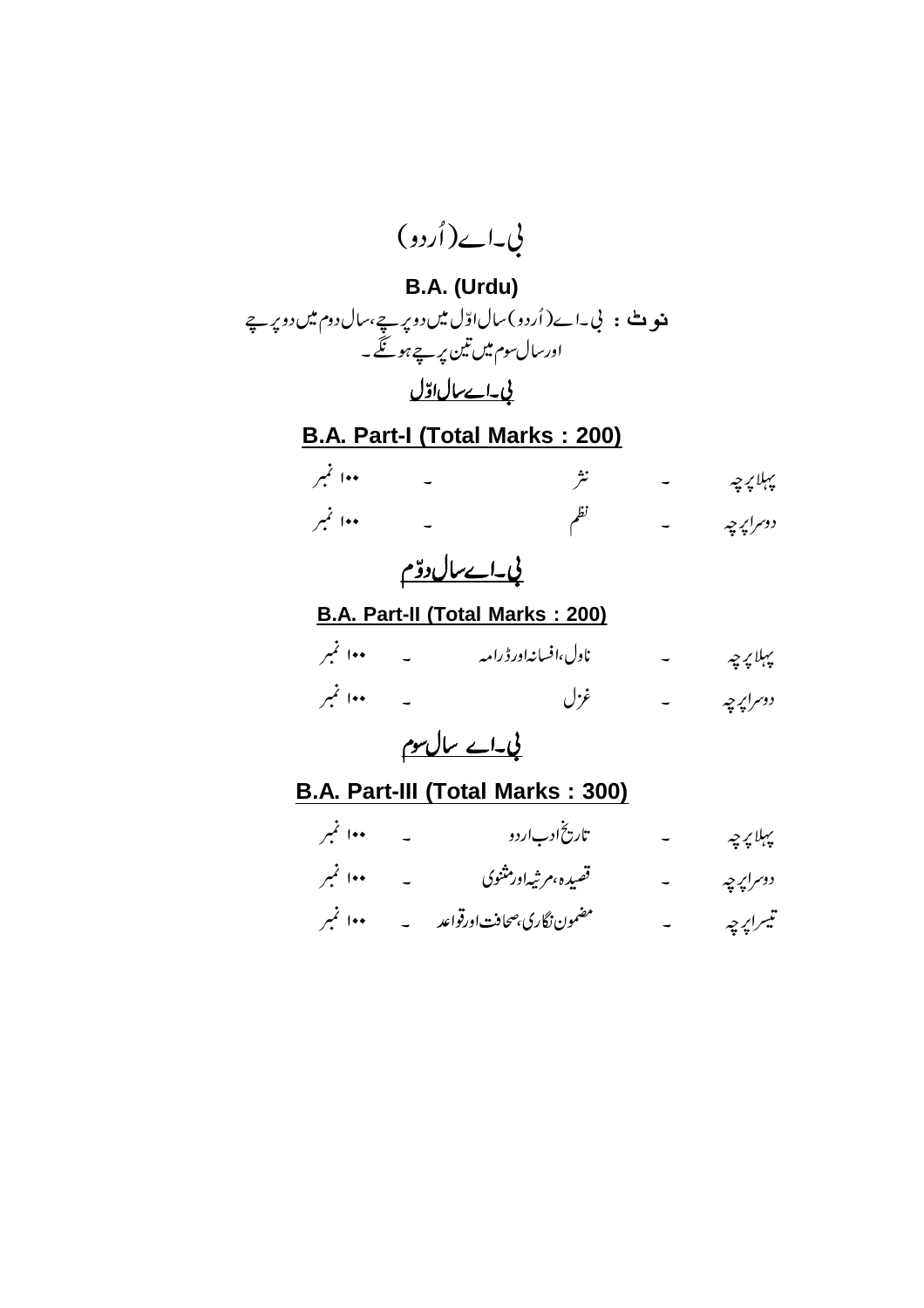## **B.A. Ist Year**

Paper Ist - Nasr (100 marks)

| نصاني کتب  :انتخاب نثر ( حصه اوّل ودونم )<br>ناشر–اتر پرد <sup>لی</sup> شار دوا کادمی بگھنوَ |                                           |            |  |  |  |  |
|----------------------------------------------------------------------------------------------|-------------------------------------------|------------|--|--|--|--|
| PRESCRIBED BOOK - INTEKHAB-E-NASR (Vol: 01 & Vol.02)<br>Pub.: UP URDU ACADEMY- LUCKNOW.      |                                           |            |  |  |  |  |
| 1. MIRZA GHALIB KE AKHLAQ-O-ADAT                                                             | (۱) مرزاغالب کےاخلاق وعادات               |            |  |  |  |  |
| (MAULANA ALTAF HUSAIN HALI)                                                                  | <u>(مولاناالطاف<sup>حسين</sup> عاتمي)</u> |            |  |  |  |  |
| 2. INSAN KISI HAAL ME KHUSH NAHIN RAHTA                                                      |                                           |            |  |  |  |  |
| (MAULANA MOHAMMAD HUSAIN AZAD)                                                               | (۲) لېسان سی حال میں خوش نېیں رېټا        |            |  |  |  |  |
| 3. UMAR-E-RAFTA                                                                              | <u>(مولانامحمر سین آزاد )</u>             |            |  |  |  |  |
| (SIR SAYYAD AHMAD KHAN)                                                                      |                                           |            |  |  |  |  |
| 4. INTEKHAB-E-KHUTOOT-E-GHALIB                                                               |                                           |            |  |  |  |  |
| (MIRZA GHALIB) (IBTEDAI PANCH KHUTOOT)                                                       |                                           |            |  |  |  |  |
| 5. SAIR PAHLE DARWESH KI (MIR AMMAN)                                                         |                                           |            |  |  |  |  |
| 6. YAAR BASH (FARHATULLAH BEG)                                                               |                                           |            |  |  |  |  |
| 7. LAHORE KA JUGHRAFIA                                                                       | سیر پہلے درویش کی (میرامن)                | $(\omega)$ |  |  |  |  |
| (PATRAS BUKHARI)                                                                             | بإرباش (فرحت الله بيگ)                    | (Y)        |  |  |  |  |
| 8. SHAIKH PEERU (RASHID AHAMD SIDDIQI)                                                       |                                           |            |  |  |  |  |
| 9. URDU LITRETURE KE ANASIR KHAMSA                                                           | (۷) لاہورکا جغرافیہ (پکر <u>س بخاری)</u>  |            |  |  |  |  |
| (MEHDI AFADI)                                                                                | ش <u>خ پيرو (رشيداحم</u> صديق)            | $(\wedge)$ |  |  |  |  |
| 10. ADAB KI GHARZ-O-GHAIYAT                                                                  |                                           |            |  |  |  |  |
| (PREM CHAND)                                                                                 |                                           |            |  |  |  |  |
|                                                                                              |                                           |            |  |  |  |  |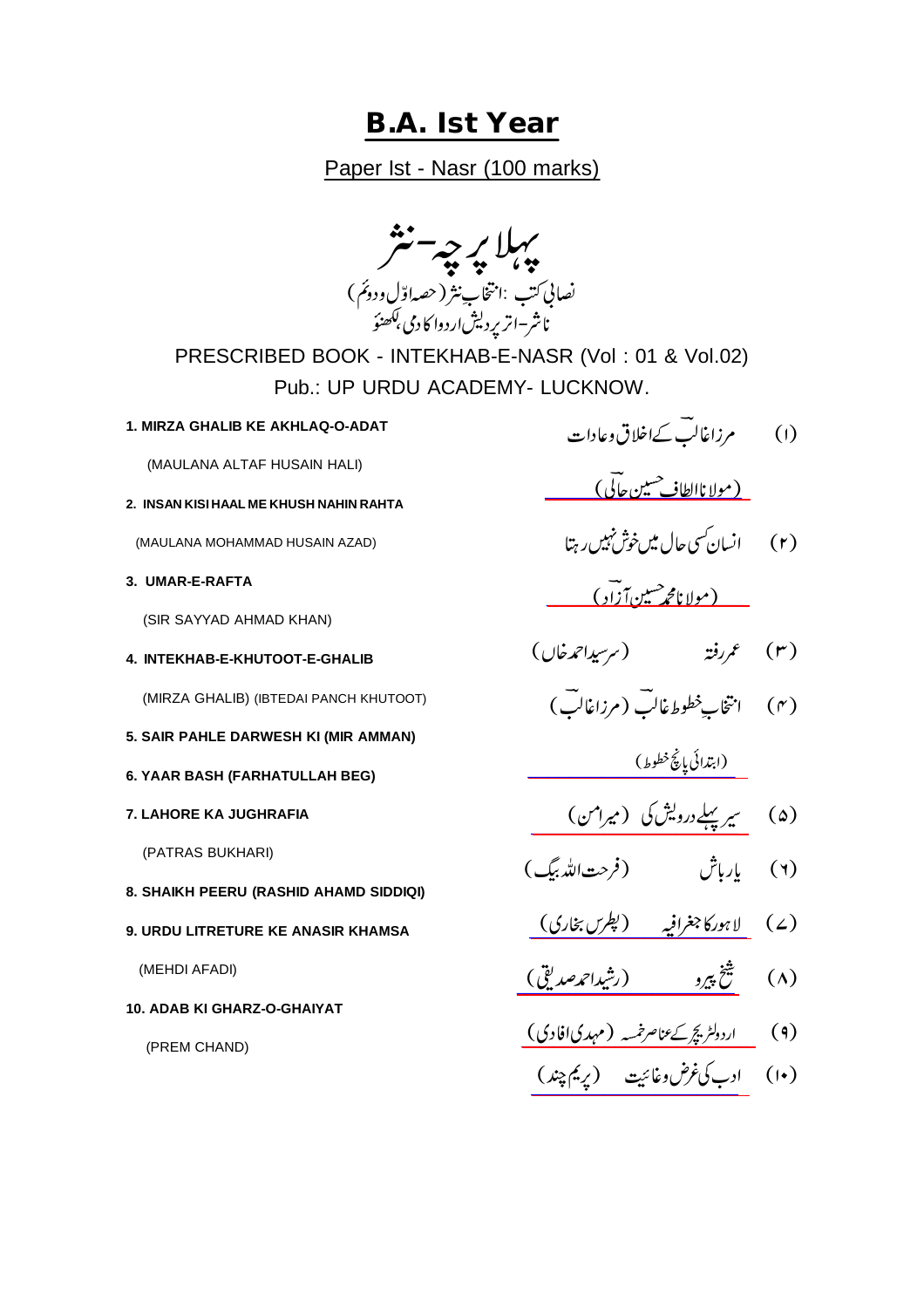## **B.A. Ist Year**

Paper IInd - Nazm (100 marks)

دوسراپرچە يقطم نصاني كتاب :انتخاب بمنظومات (حصهاوّل) ناشر–اتر یردیشار دوا کا دمی بگھنؤ

PRESCRIBED BOOK - INTEKHAB-E-MANZOOMAT (Vol : 01) Pub.: UP URDU ACADEMY- LUCKNOW.

- **1. AADMI NAMA** (NAZIR AKBARABADI)
- **2. MUSADDAS MAD-O-JAZR-E-ISLAM**

(INTEKHAB MUKAMMAL)

(MAULANA ALTAF HUSAIN HALI)

**3. FARZI LATIFA, MUSTAQBIL**

(AKBAR ILLAHABADI)

- **4. AWAZAH-E-QAUM** (CHAKBAST)
- **5. SHUA-E-UMMID, LENIN KHUDA KE HUZOOR MEN** - (IQBAL)
- **6. SHIKAST-E-ZINDAN KA KHWAB**

(JOSH MALIHABADI)

- **7. AWARAH** (MAJAZ LUCKNAWI)
- **8. CHAND TARON KA BAN**

(MAKHDOOM MUHIUDDIN)

**9. TANHAI, SUBAHE AZADI**

(FAIZ AHMAD FAIZ)

10. EK LADKA - (AKHTARUL IMAN)

- [\\_\\_\\_\\_\\_\\_\\_\\_\\_\\_\\_\\_\\_\\_\\_\\_\\_\\_\\_](https://www.rekhta.org/nazms/aadmii-naama-nazeer-akbarabadi-nazms?lang=ur)
- (۲) مسدس مدوجزراسلام (انتخاب کمل)
- <u>مولا ناالطاف حسين حالي مستقيمت مس</u>
- (۳) ف<u>رضی لطیفہ</u> جستقبل<br>(۳) ف<u>رضی لطیفہ</u> جستقبل
	- (۴) آوازهُ قوم میکنیست<br>(۴) آوازهُ قوم
	- (۵) <u>شعاع امید،لینن خدا کے حضور میں اقبال </u>
- (۲) خنگ<u>ست زندان کاخواب جوش مینج آبادی</u>
- [\\_\\_\\_\\_\\_\\_\\_\\_\\_\\_\\_\\_\\_\\_\\_\\_\\_\\_\\_\\_\\_\\_](https://www.rekhta.org/nazms/aavaara-asrar-ul-haq-majaz-nazms?lang=ur) (۷) آواره ــــــــــــــــــــــــــــــــا مجاز للقضوَی
- <u> پاند تاروں کا بن مستقصر مستقرر</u> کی الدین
- (۹) من<u>تبائی جنبخ آزادی مستقمت قیض احدقیض</u>
- (۱۰) ای<u>گ<sup>ار</sup> کا</u> مستقبل اخترالایمان (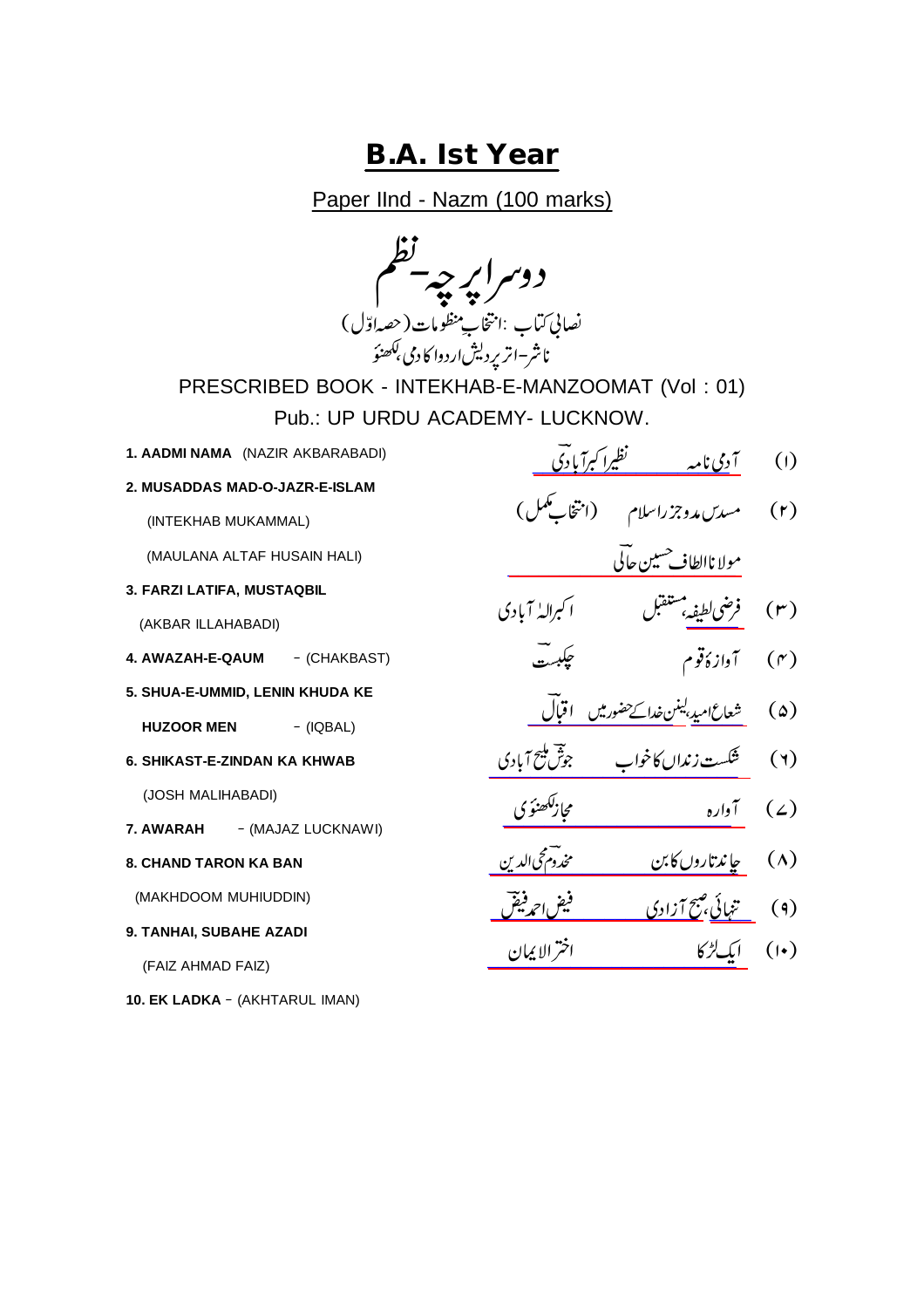### **B.A. IInd Year**

Paper Ist - Novel, Afsana & Drama (100 marks)

پہلا پر چ**ے- ناول،افسانہاورڈ رامہ** 

**(A) NOVEL (ART & HISTORY)** (1) IBNUL WAQT (DEPUTY NAZIR AHMAD) **(B) AFSANA (ART & HISTORY)** *Prescribed Book* : Intekhab-e-Afsana Pub.: UP URDU ACADEY LUCKNOW **(1) KAFAN** (PREM CHAND) **(2) KALU BHANGI** (KRISHN CHANDAR) **(3) APNE DUKH MUJHE DE DO** (RAJENDRA SINGH BEDI) **(4) TOBA TEK SINGH** (SAADAT HASAN MANTO **(5) BICHHO PHUPHI** (ISMAT CHOGHTAI) **(6) MELA GHOMNI** (ALI ABBAS HUSAINI) **(C) DRAMA (ART & HISTORY) (1) KHANA JANGGI** (Prof. MOHD. MUJEEB) **REFERENCE BOOKS** : **NOVEL :** (1) NAZIR AHMAD KI NOVEL NIGARI (ASHFAQ MOHD KHAN) (2) NOVEL KIYA HAI? (AHSAN FAROOQI) **AFSANA :** (1) NAYA AFSANA (WAQQAR AZIM) (2) JADID URDU AFSANA (SHAHZAD MANZAR) **DRAMA :** (1) URDU DRAMA-FUN AUR RAWAYAT (Prof. SHAHID HUSAIN) (2) MOHD MUJEEB - HAYAT AUR KARNAME (SADIQA ZAKI)

(3) URDU DRAME KA IRTIQA (ISHRAT RAHMANI)

(۱) <u>ابن الوقت ڈپٹی نذراحمہ</u> <u>ناشر–اتر پردیشاردوا کادمی بلهنوَ</u> (ا) <u>گفن مستحق پریم چند</u> (۳) ا<u>پنے دکھ مجھے دیدو راجندر سُکھ بیدی</u> (۴) <u>گوبہ ٹیک تنگھ مستعادت حسن منٹو</u> (۲) <u>میله گھونٹی مسلماعباس کیلئی</u> (۱) <u>خانه جنگی مسلم می محمد مجیب </u> ا *\_نذيراحم*كي ناو<u>ل نگاري \_ اشفاق محمه خان \_</u> [\\_\\_\\_\\_\\_\\_\\_\\_\\_\\_\\_\\_\\_\\_\\_\\_\\_\\_\\_](https://www.rekhta.org/ebooks/novel-kya-hai-ahsan-farooquinoorul-hasan-hashmi-ebooks?lang=ur) [\\_\\_\\_\\_\\_\\_\\_\\_\\_\\_\\_\\_\\_\\_\\_\\_\\_](https://www.rekhta.org/ebooks/naya-afsana-waqar-azeem-ebooks-3?lang=ur) ۲۔ج<u>دیداردوافسانہ شہزادمنظر</u> ا۔ار<u>دوڈرامہ فن|ورروایت مستقمانی م</u>سین ۲۔ <u>محمد مجیب حیات اور کارنامے مسلسلہ قدرت</u>کی ۳۔ا<u>ردوڈرامے کاارتقاء میں مستقشرت رحمانی</u> (**الف) ماه ل**ي : (فن دتاريخ) (ب) اقنصافه : ( <sup>ف</sup>ن وتاريخ ) نصابي كتاب :انتخاب افسانه، مندرجہ ذیل افسانے شامل نصاب ہوں گے: (۵) بَيَجْوِ پَيُو بَيْضَ مَصْمَت چغْتَائَی ( <del>ج</del>) ق**د اصه:** (فن دتاریخ) امدادی کتب ناه 1 ، ۲۔ن<u>اول کیا ہے؟ احسن فاروق</u> اقسانه ا۔نی<u>اافسانہ وتارکنی</u>م ڈر اصه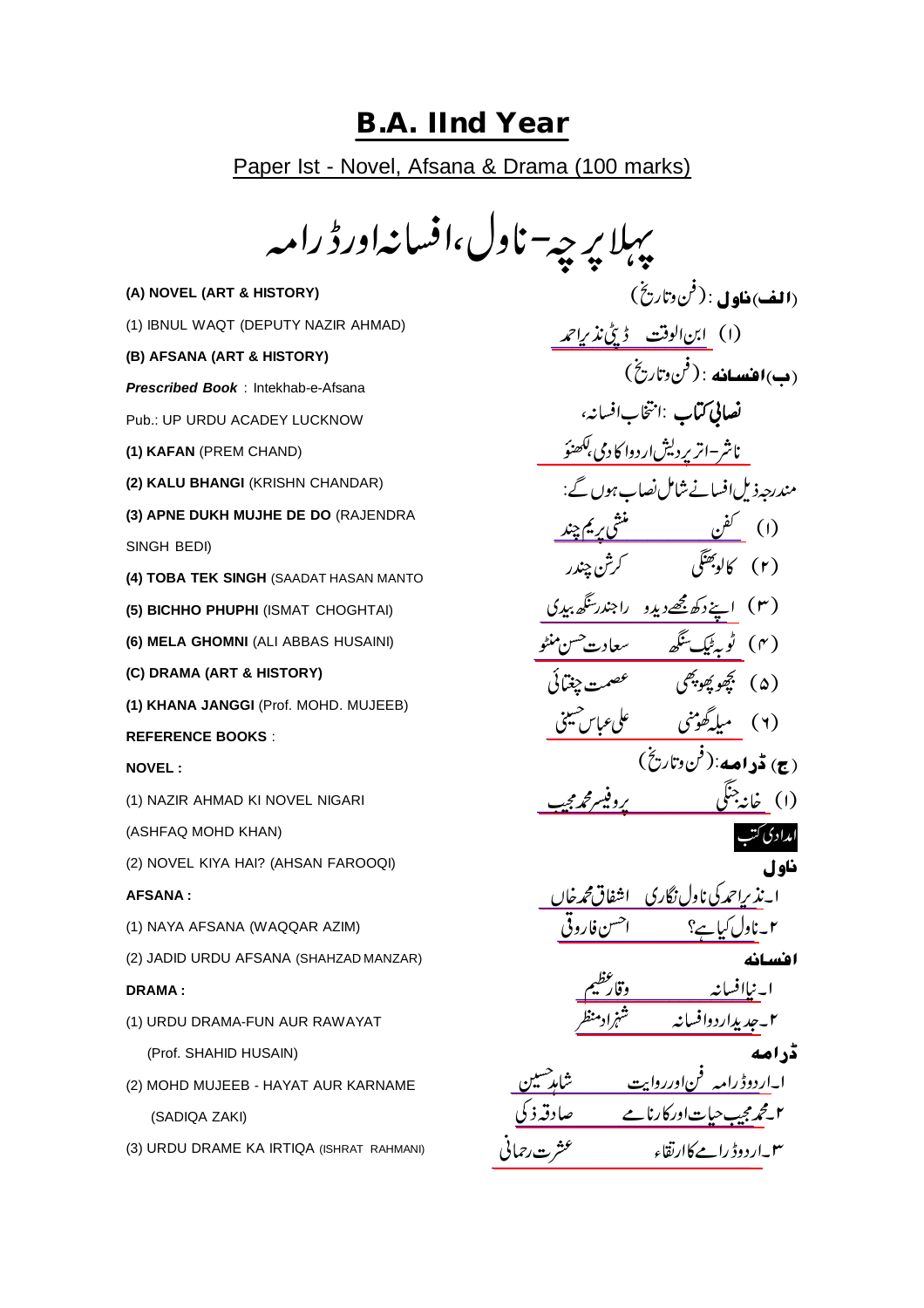## **B.A. IInd Year**

Paper IInd - Ghazal (100 marks)

دوسراپر چه-غزل

نصالی کتاب :انتخابِ منظومات( حصہ دوم) ناشر–اتر پردیش اردوا کادمی بکھنوَ PRESCRIBED BOOK - INTEKHAB-E-MANZOOMAT (Vol : 02)

Pub.: UP URDU ACADEMY- LUCKNOW.

### **(A) GHAZAL : (ART & HISTORY)**

*Following Three begining Ghazals of the Poets:*

#### **(1) WALI :**

(i) SOHBAT-E-GHAIR SON JAYA NA KARO

- (ii) DIL KON LAGTI HAI DILRUBA KI ADA
- (iii) KOOCHAYE YAAR AIN KASI HAI

#### **(2) MEER TAQI MEER**

(i) THA MUSTAAR-E-HUSN SE USKE JO NOOR THA

(ii) HAMARE AAGE TERA JAB KISO NE NAAM LIA

(iii) KIYA KARON SHARAH KHASTA JAANI KI

#### **(3) HAIDAR ALI AATISH:**

(i) GHAIRAT-E-MEHR RASHK-E-MAH HO TUM (ii) ISHQ KE SAUDE SE PAHLE DARD-E-SAR KOI NA THA

(iii) NIKALTI KIS TARAH HAI JAN-E-MUZTAR DEKHTE JAO

#### **(4) MOMIN KHAN MOMIN:**

(i) ASAR USKO ZARA NAHIN HOTA

(ii) GHAIRON PE KHUL NA JAE KAHIN RAAZ DEKHNA

(iii) DIL QABIL-E-MUHABBAT-E-JANAN NAHIN RAHA

#### **(5) MIRZA GHALIB:**

RAHA

(i) DAHR ME NAQSH-E-WAFA WAJHE TASALLI NA HUA (ii) YEH NA THI HAMARI QISMAT KE WISAL-E-YAAR HOTA (iii) ARZ-E-NEYAZ-E-ISHQ KE QABIL NAHIN

(۱) <u>صحبت غیرسوں جاپانہ کرو</u><br>۔ (۳) <u>کوچه یارمین کاس ہے</u> (۱) <u>خامستعار<sup>حس</sup>ن سےاس کے جونور خا</u> (۲)<u>ہارےآ گےتراجب *کس*ونے نا</u>م لیا<sub>۔</sub> ( ۳ ) کی<u>ا کروں ترخ خستہ جاتی گی</u> (۱)غ<u>یرت مهررهک ماه ہوتم</u> (۱)ا<u>ثراس کوذ رائهیں ہوتا</u> (۲)غیروں پہ کھل نہ جائے کہیں راز دیکھنا (C <u>ل قامپن محبت جانال بین رہا</u> .<br>(۱)دېرم<u>ين <sup>نق</sup>ش وفادحه<sup>تس</sup>لی نه <sub>ب</sub>وا</u> (۲) <u>یه نیظی ہماری قسمت که وصال پارہوتا</u> (۳) عر<u>ض نیاز عشق کے قابل نہیں رہا</u> (الف) غزل:(فن وتاريخ) مندرجه ذیل شعراء کی ابتدائی تین غزلیں شاملِ نصاب ہوتی: (۱) ولي (۲) دل کوں گئی ہے دلر ما کی اوا  $\boldsymbol{r}^{(r)}$ (۳) آتش (۲) عشق کے سودے سے پہلے در دِسر کوئی نہ تھا (۳) نکتی کس طرح ہے جانِ مضطرد کیھتے جاؤ (۴) موتن (۲)غی<u>روں پہل نہ جائے کہیں رازد کچھنا</u> ( <u>۳ ) دل قابلِ محبت جانان نہیں ر ہا</u>  $\overline{\phantom{a}}$ (۵) غالب ر<br>مدائقة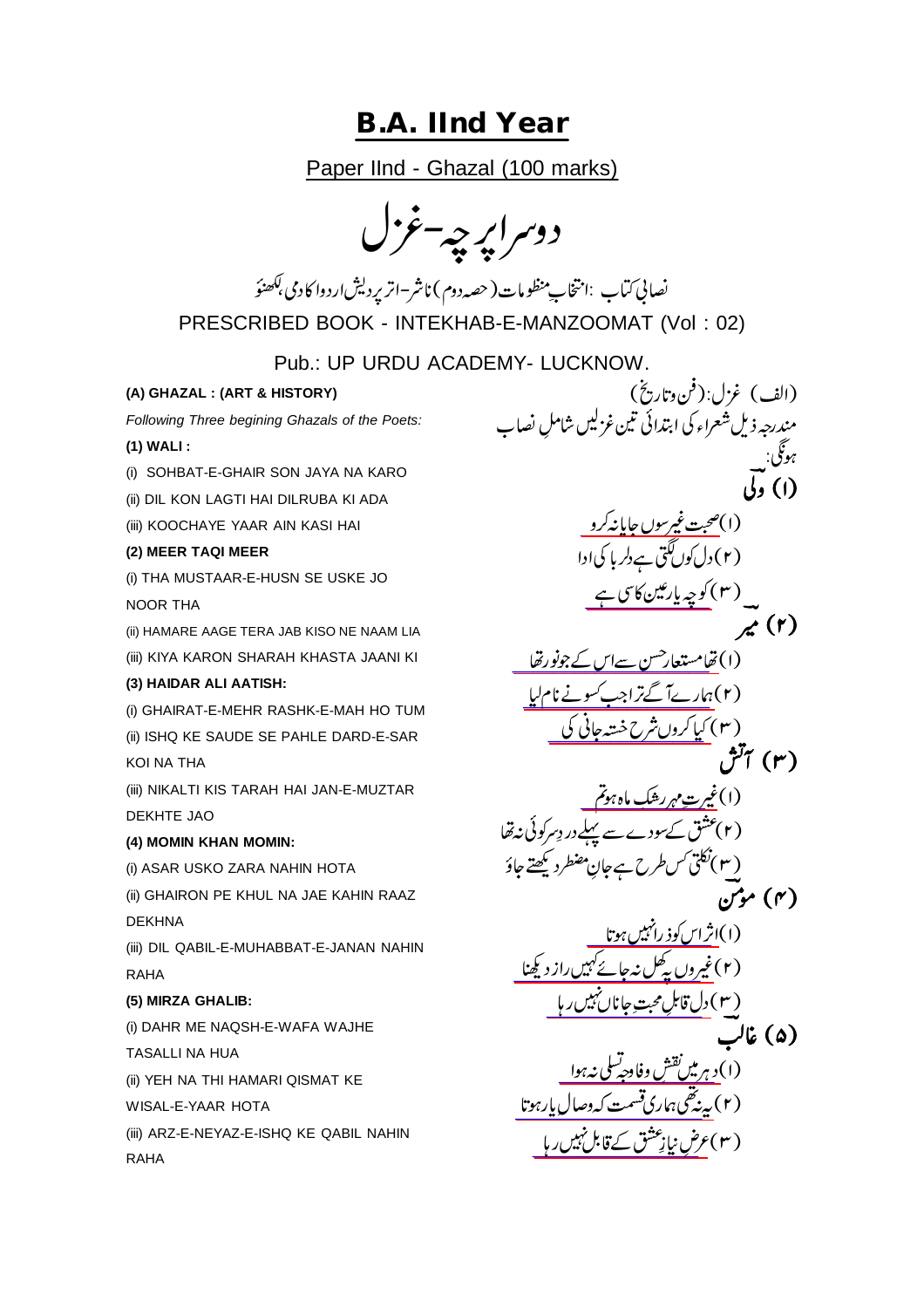#### **(6) SHAAD AZIMABADI:**

(i) TAMANNAON MEN ULJHAYA GAYA HOON (ii) NIGAH KI BARCHHIYAN JO SAH SAKE SINA USI KA HAI

(iii) AB BHI IK UMR PE JEENA KA NA ANDAZ AYA

#### **(7) SHAUKAT ALI FANI:**

(i) WOH JI GAYA JO ISHQ MEN JI SE GUZAR GAYA (ii) KISI KE EK ISHARE MEN KIS KO KIYA NA MILA (iii) KHUSHI SE RANJ KA BADLA YAHAN NAHIN MILTA

#### **(8) HASRAT MOHANI :**

(i) DIL KO KHAYALE YAR NE MAKHMOOR KAR DIYA

(ii) RAWISH-E-HUSN MARAAT CHALI JATI HAI (iii) BHULATA LAKH HUN LEKIN BRABAR YAD AATE HAIN

#### **(9) FIRAQ GORAKHPURI:**

(i) ISHQ KO MIT KE BHI QARAR NAHIN (ii) KISI SE CHOOT KE SHAD AUR KISI SE MIL KE GHAMIN

(iii) SAR MEN SAUDA BHI NAHIN DIL MEN TAMANNA BHI NAHIN

#### **(10) FAIZ AHMAD FAIZ :**

(i) SHAIKH SAHAB SE RASM-O-RAH NA KI (ii) TERI UMMID TERA INTEZAR JAB SE HAI (iii) AAYE KUCH ABR AUR KUCH SHARAB AAYE

#### *Reference Books:*

(1) WALI SE IQBAL TAK (SYED ABDULLAH) (2) JADID GHAZAL (RASHID AHMAD SIDDIQI)

(۱) تمن<u>اؤں میںاُ کجھایا گیاہوں</u> (۲) <u>نگہ کی بر چھیاں جس بہ سکے تینااُسی کا ہے</u> ( ۳ )اب <u>بھی اک عمر پہ جینے کا نہ انداز آیا</u><br>م (۱)<u>وہ جی گیاجوعشق میں جی سے گذر گیا</u> (۲)ک<u>سی کےایک اشارے میں کسکوکیانہ ملا</u> (<u>۳</u>)خو<u>تتی سےرنج کا بدلہ یہاں نہیں ماتا</u> (۱)د<u>ل کوخیال یار نے مخمور کردیا</u> (۲)رو<u>ش حسن مراعات چکی جاتی ہ</u>ے (۳) <u>بھلاتالا ک*ھ* ہوں کیکن برابر ہادآ تے ہیں</u> (۳) س<u>ر میں سودا بھی تہیں دل میں تمنا بھی تہیں</u> (۱) <u>شخ صاحب سے رسم وراہ نہ کی</u> (۳) <u>نے پڑھابراور پڑھ شراب آئے</u> (۱)<u>ولی سےاقبال تک مسید عبداللہ </u> رشيداحمەصد لقى  $\vec{u}$   $\tilde{u}$   $(1)$  $\tilde{\mathcal{W}}(\mathcal{L})$  فَاتَی (۸) حرت (۹) فراق (۱)عشق کومٹ کے بھی قرار پہیں (۲) کسی سے جھوٹ کے شاداور کسی سے ک کے *گ* غ<br>پر<br>پر  $\ddot{\cdot}$ ممبر<br>ممبر (١٠) فيقَ (۲) تیری امید تیراانتظار جب سے. امدادی کتب: (۲)جدیدغ<sup>.</sup>ل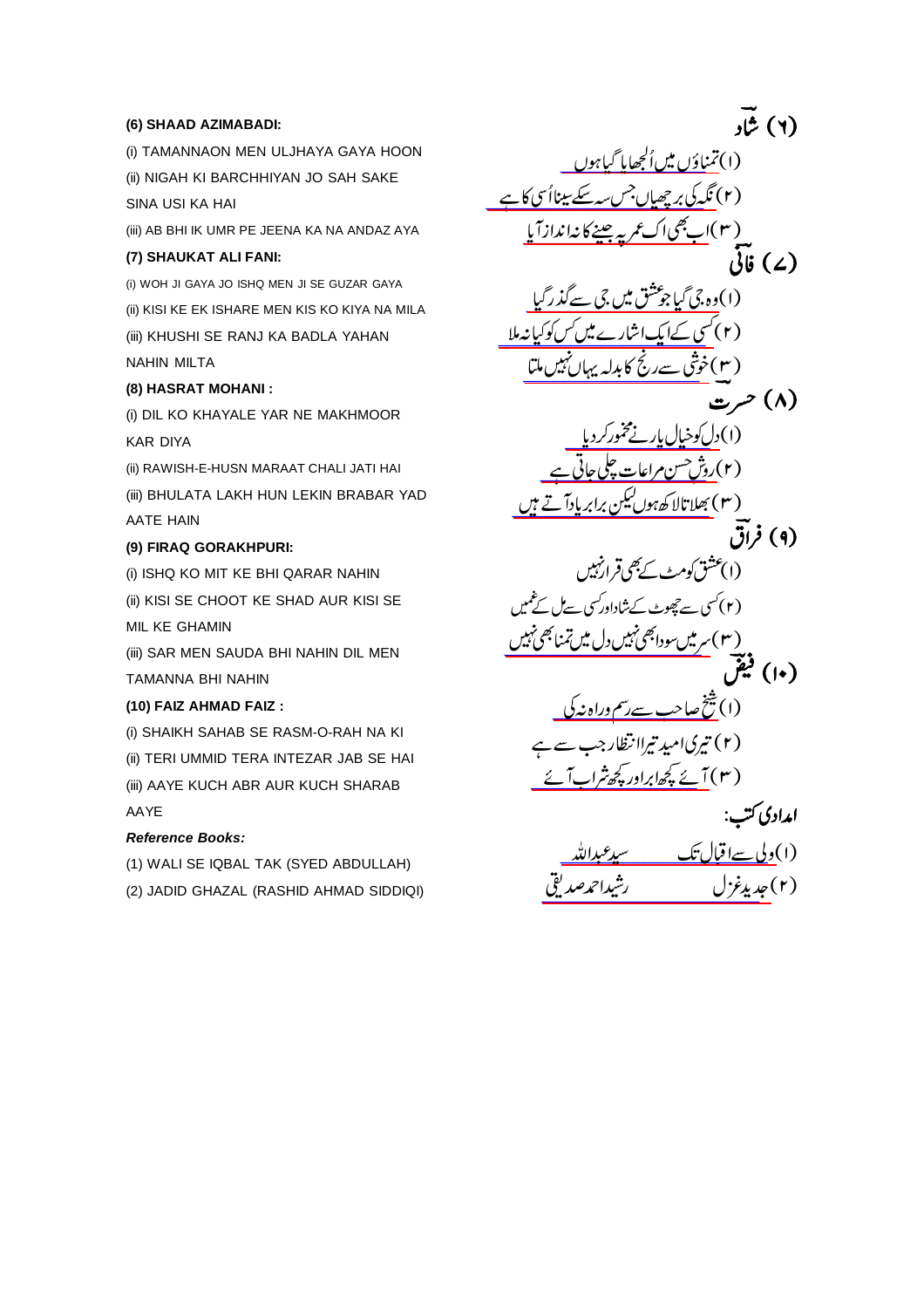# **B.A. IIIrd Year**

Paper Ist - Tarikh-e-Adab-e-Urdu (100 marks)

بېبلا پر چە-تار ⊦-Adal<br><del>\*</del>  $\widetilde{\zeta}$ فخ ادب اردو

#### *Following Chapters Prescribed :*

- 1. URDU ZUBAN KA AGHAZ-O-IRTIQA
- 2. FORT WILLIAM COLLEGE
- 3. DILLI COLLEGE
- 4. DABISTAN-E-DELHI
- 5. DABISTAN-E-LUCKNOW
- 6. URDU NASR AHDE GHALIB TAK
- 7. ALIGARH TAHRIK
- 8. TARAQQI PASAND TAHRIK

#### *Reference Books:*

- (1) TARIKH-E-ADAB URDU (EJAZ HUSAIN)
- (2) URDU ADAB KI TARIKH (AZIMUL HAQ
- JUNAIDI)
- (3) TARIKH-E-ADAB URDU (RAM BABU

SAXENA)

(4) TARIKH-E-ADAB URDU (NOORUL HASAN

NAQVI)

(۱) اردوز بان کا آغاز دارتقاء (۲) فورٹ ولیم کالج  $\overset{1}{\mathcal{E}}$ رلی کا (۴) دبستان د،بلی (۵) دیستان که هنوَ (۲) اردونژعهدغالب تک (۷) علی گڑھ *کر* یک (۸) ترقې پېند*ىخ* يک امدادی کتب

مندرجہ ذیل عنوانات شاملِ نصاب ہوں گے۔

<u>تاري آدبِ اردو په اعجاز مين پ</u> <u>تاري أدب اردو (مرا</u>م بابوسكسينه ت<u>ارت اردوادب فران تحقوق</u> (۱) <u>تاریخان بیاردو اعجاز حسین</u> (۲) اردوادب کی تاریخ مستعظیم الحق *جن*یدی (۳) <u>تاریخان اردو رام بابو</u>سکسینه (۴) <u>تاریخاردوادب نورا<sup>نحس</sup>ن نقوی</u>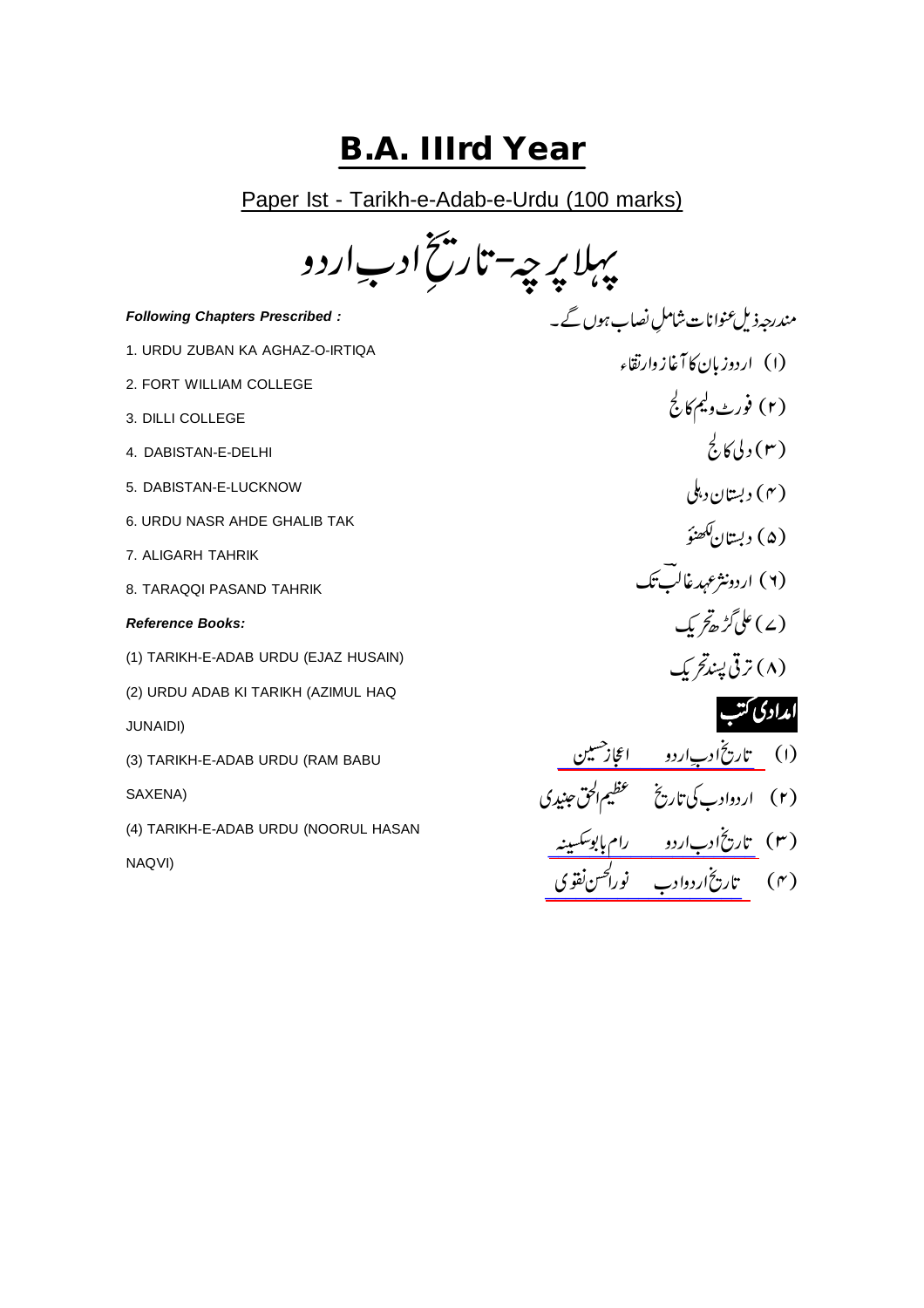# **B.A. IIIrd Year**

Paper Ist - Tarikh-e-Adab-e-Urdu (100 marks)

دوسراپرچە-قصیدہ،مرشەومتنوی

نصاني كتاب :انتخاب ٍ منظومات( حصه دوم ) ناشر –اتر يرد يش اردوا كادمى بكھنوَ PRESCRIBED BOOK - INTEKHAB-E-MANZOOMAT (Vol : 02) Pub.: UP URDU ACADEMY- LUCKNOW.

#### **(A) QASIDA:**

- (1) QASIDA SHAHR AASHOB (SAUDA)
- (2) DAR MADAH BAHADUR SHAH ZAFAR (ZAUQ)
- (3) KHAIRUL MURSALIN (MUHSIN KAKORVI)

#### **(B) MARSIA:**

- (1) NAMAK-E-KHAN-E-TAKALLUM HAI FASAHAT MERI (MIR ANIS)
- (2) DAST-E-KHUDA KA QUWWAT-E-BAZOO HUSAIN HAI (MIRZA DABIR)

#### **(C) MASNAVI:**

- (1) SEHRUL BAYAN (KHUDA KI KHUDAI TO MAMOOR HAI-GHARAZ USKE NAZDIK KIYA DOOR HAI) TAK (MIR HASAN)
- (2) GULZAR-E-NASIM IBTEDA SE (HOTA NA JO QAUL KA SAHARA-BACHTA NA YAHIN TOO, KHAIR HARA) TAK (DAYA SHANKER NASIM)

#### *Reference Books:*

- (A) (1) URDU MEN QASIDA NIGARI (ABU MOHD SAHAR)
- (2) URDU QASIDA NIGARI KA TANQIDI JAIZA (PROF. MAHMOOD ILAHI)
- (B) (1) URDU MARSIA KA IRTIQA (MASIHUZZAMAN)
- (2) MUAZNA ANIS-O-DABIR (SHIBLI . NAUMANI)
- (C) (1) URDU MASNAVI SHUMALI HIND MEN (GYAN CHAND JAIN)
- (2) URDU MASNAVI KA IRTIQA (ABDUL QADIR SARWARI)
- (3) URDU KI TEEN MASNAWIYAN (AIN RASHID)

(اب<u>تدائی ۱۴ بند) انیس</u> \_\_\_\_\_ [\\_\\_\\_\\_\\_\\_\\_\\_\\_\\_\\_\\_\\_\\_\\_\\_\\_\\_\\_\\_\\_\\_\\_\\_](https://www.rekhta.org/ebooks/sahr-ul-bayan-meer-hasan-ebooks-1?lang=ur) <u>چیانه نیبین تو، خمر ہارا) تک دیا تنگر شیم</u> <u>دومين فصيده نكاري الونجمه محر</u> ۲\_ا<u>ردوقصیده نگاری کا تنقیدی جائزه</u> محمودال<u>ی</u> .<br>(ب)ا۔ار<u>دوم شے کاارتقا تصمینینی الزماں</u> ۲۔<u>موازنۂالیسود پر مستعملی کعمانی</u> (ج)ا۔ا<u>ردومثنوی شالی ہندمیں مستحمیان چندجین</u> ۳۔ار<u>دوکی تین مثنویاں مسین رشید</u> (الف)فضيده : (۱) قصیده شهرآ شوب<br>(۲) درمدح بهادرشاه نوق فی (۲) درمدح بهادرشاه (۳)خمرالم<sup>سلي</sup>ين (ب)مرثبه : .<br>(۱) ئمك خوانِ تكلم ہے فصاحت میر کی (۲) دستِ خدا کاقوتِ باز دھسین ہے۔ (ابتدائی۱۴ابند) دبیر (ج)مثنوي : .<br>(۱) سحرالبیان- ( خدا کی خدائی تومعمور ہے۔ غرضاس کےنزد یک کیادور ہے ) (۲)گلزاریشیم-ابتداء سے (ہوتانہ جوقول کاسہارا۔ امدادی کتب (الف)ا۔ا<u>ردو میں تصیدہ نگاری ابو محمد سحر</u> ۲\_اردو مثنوی کاارتقا ہے عبدالقادرسروری